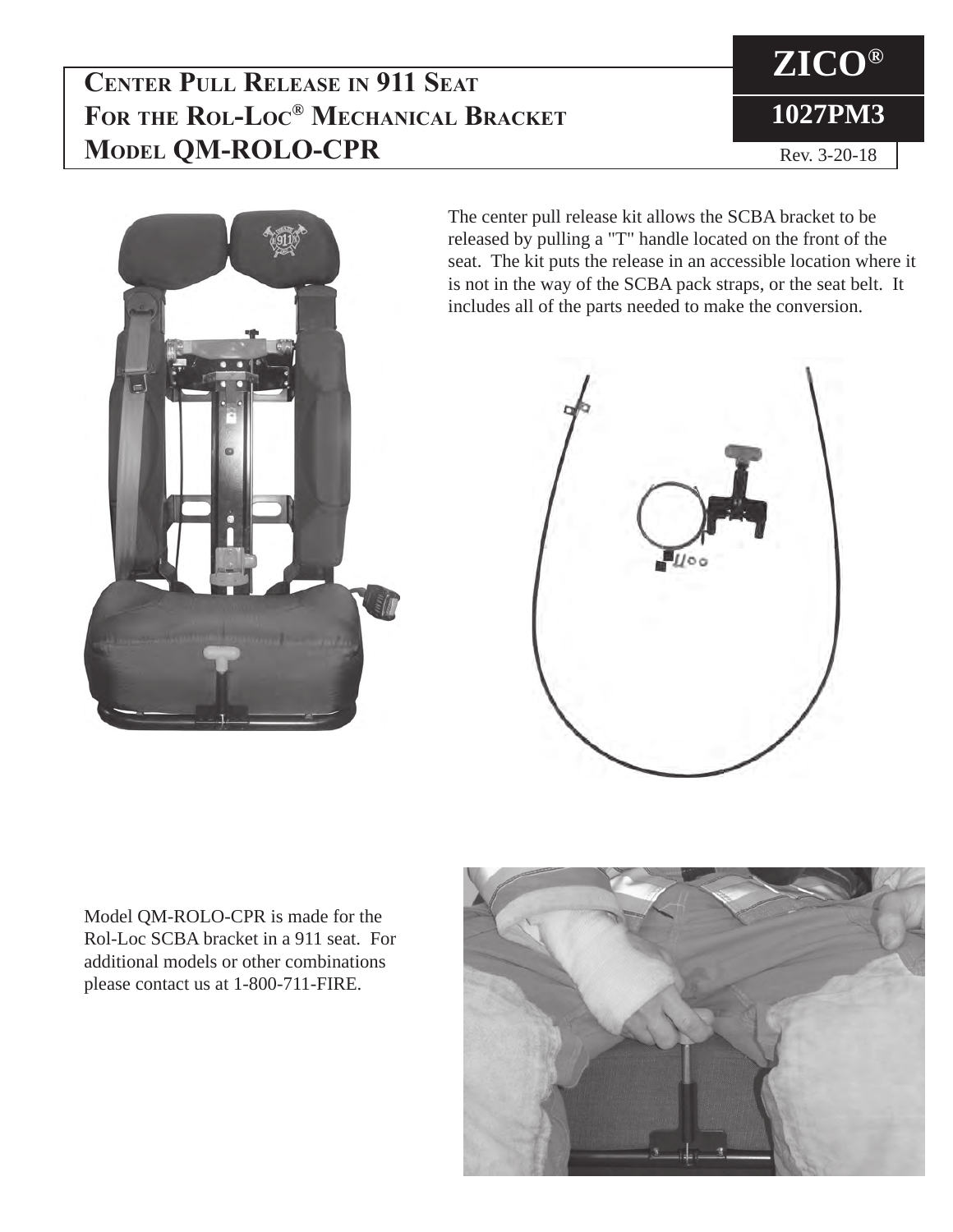

| <b>ITEM NO.</b>       | PART NO.     | <b>DESCRIPTION</b>                               | OTY. |
|-----------------------|--------------|--------------------------------------------------|------|
|                       |              | 1010-065-905   911 Center Pull Release Assembly  |      |
| $\mathcal{D}_{\cdot}$ |              | 1027-144-101   Pull Release Cable Assembly 66.5" |      |
| $\mathcal{R}$         |              | 1027-140-995 Conduit Assembly 57" w/Clips        |      |
|                       | 9085-002012  | $\#10 \times 3/4$ " Phillips Pan Screw           | 2    |
|                       | 1027-105-137 | Push Nut (For 6mm Rod)                           | 2    |
| 6                     |              | 1045-505-102   Adhes. Back Polyurethane Bumper   |      |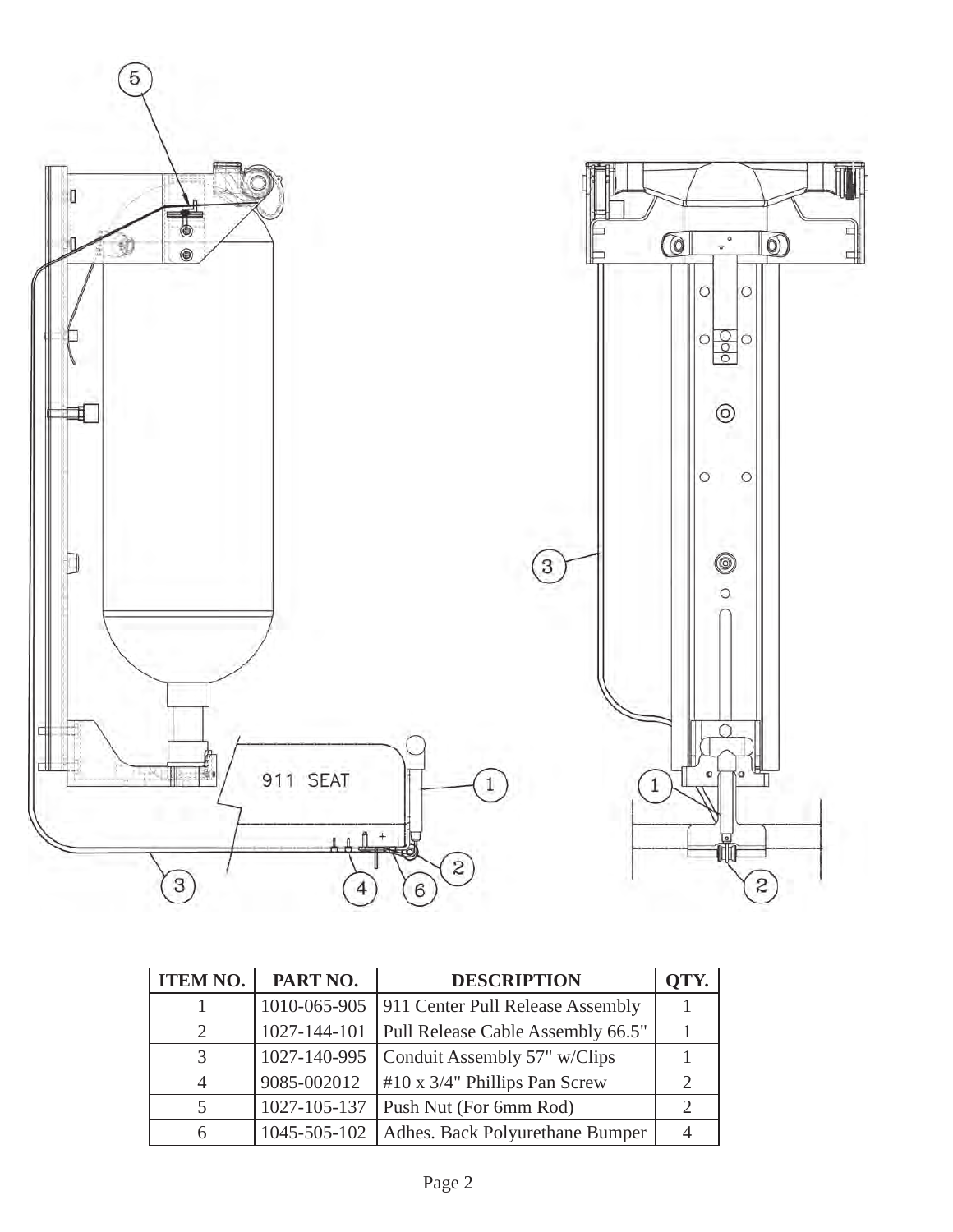## **Center Pull Release Installation Instructions**

*Before installing the Center Pull Release kit, make sure that the Rol-Loc is fully adjusted for the SCBA being used.*

- 1. Remove the seat cushion from the seat and place it in an easily accessible location.
- 2. If the standard pull release is attached to the bracket, pry off the push nut and remove the release. If no release is attached, skip to the next step.

![](_page_2_Picture_4.jpeg)

3. Feed the cable housing from the rear hole into the cable housing bracket. Use a push nut *(Item 5)* to attach it to the bracket. A pair of vice grips and a 5/16" box wrench is suggested for this process.

![](_page_2_Figure_6.jpeg)

4. Feed the cable from the back of the Rol-Loc casting and feed it through the cable guide as shown in the picture below. Feed the cable through until it is visible from the end of the conduit.

![](_page_2_Picture_8.jpeg)

5. On the bottom of the seat cushion, locate the black bracket and check to see if a 1/4" hole has been drilled at the lowest spot on the surface of the center point. If not, drill a hole as shown below.

![](_page_2_Figure_10.jpeg)

6. Feed the cable end of the cable assembly from the bracket location through the seat in a way that it will not be pinched or kinked when the cushion is in place. Then feed the cable assembly through the hole drilled in the previous step until the front cable bracket touches the black bracket. Once in place, use (2) #10 x 3/4" wood screws *(Item 4)* to secure it.

![](_page_2_Figure_12.jpeg)

7. Hold the "T" handle and mounting bracket *(Item 1)* to the front of the seat so that it is flush on the front of the seat. Once in the proper position, secure it using (2) #10 wood screws that are included in the bag with Item 1.

![](_page_2_Picture_14.jpeg)